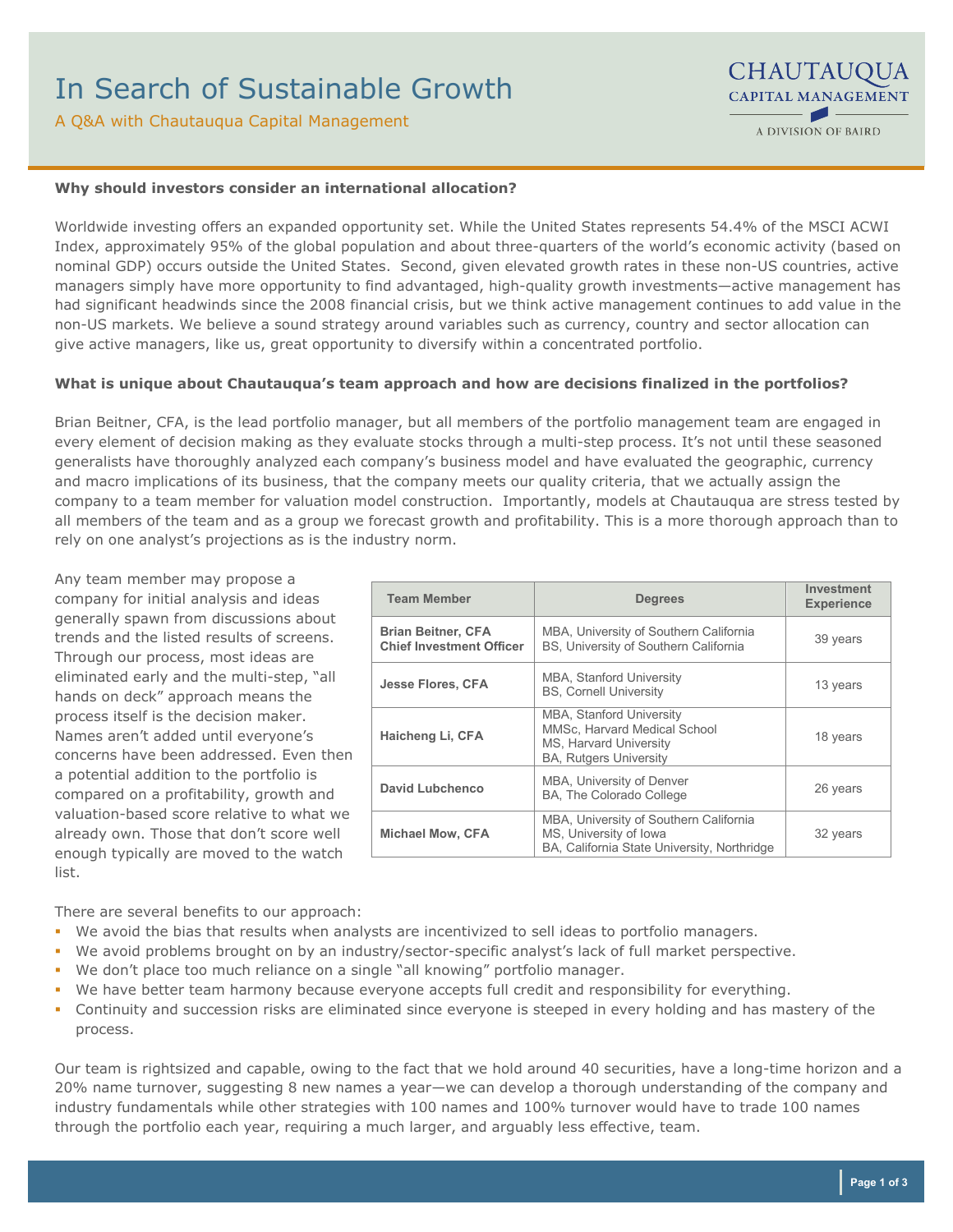## **How does a small investment team in Boulder, Colorado compete on a global stage with other global and international investment managers?**

For decades Boulder has ranked at the top of lists for education status, health and even happiness. No surprise to us, Boulder is a desirable city where people want to live and work. This is incredibly important for attracting the best and brightest investment talent. Our investment team operates as an autonomous investment boutique supported, in noninvestment functions, by the financially strong and stable, employee-owned, Baird. The result is an investment team whose primary focus is on generating superior risk-adjusted investment returns through stock selection while providing excellent client service.

From our offices in Boulder, Colorado, our team has access to best-in-class technology and real-time global communication, allowing us to maintain geographic distance from the distractions of crowded financial districts while still being connected. Being strategically located away from the noise and groupthink of larger markets, our investment professionals think independently and focus on a time tested investment discipline.

# **You manage concentrated, high-conviction portfolios with 25–35 names in the international and 35–45 names in the global. How do you make sure no one holding has a disproportionate effect?**

There are two components to our risk management approach. The primary responsibility lies with our focus, with respect to investment risk, to reduce the probability of a negative outcome rather than interim volatility. We are willing to withstand price volatility for companies that meet Chautauqua's quality requirements as long as the companies' fundamentals remain intact. We emphasize cash flow as a valuation metric. Downside protection is aided by our careful business analysis, consideration of macro factors and currencies, forward-looking valuation, and an emphasis on quality.

We closely monitor portfolios on a daily basis. Conviction-weighting reviews take place at least monthly; even more frequently when considering either the addition or removal of a holding or as market conditions warrant re-evaluation.

## **You're a long-term sustainable growth manager with a valuation discipline. What valuation factors are critical to your stock selection process and how are they applied? Can you describe the firm's process for valuing securities?**

Our valuation work is the last step in our four-step investment process. That's because the valuation work we do is labor intensive and we would rather not eliminate a great wealth-generating company because it appears expensive based on a simple current results basis. We believe that it is worthwhile to analyze the company thoroughly and, if it is too expensive, monitor it until conditions change.

We consider many valuation metrics, but all models emphasize proprietary forecasted cash profits compared to the current cost of the business. For most companies, this is our forecasted three-year forward EBITDA over current enterprise value (EV). For financials we compare our projected adjusted pre-tax profits over modified tangible book value.

Importantly, we use this valuation work, along with proprietary revenue growth and profitability projections, during the conviction-weighting process to make quantitative assessments to manage risk and to rebalance the portfolio to optimal conviction weightings. As a result, the portfolio is populated with companies that tend to be much faster growing, much more profitable and only modestly more expensive than the MSCI ACWI ex-US benchmark.

## **What role does top-down analysis play?**

It's integral through many stages of our investment process. Given our long-term orientation, we try to glean investment trends based on economic development, political and cultural alliances, demographics, product innovation, labor mobility and numerous other factors. Upon deciding a company is well positioned and that it meets our quality criteria, we ask: Is the company doing business where it is favorable for them to do business? This requires building a geographic footprint that detail, on a country by country basis, where each company is generating revenue. In